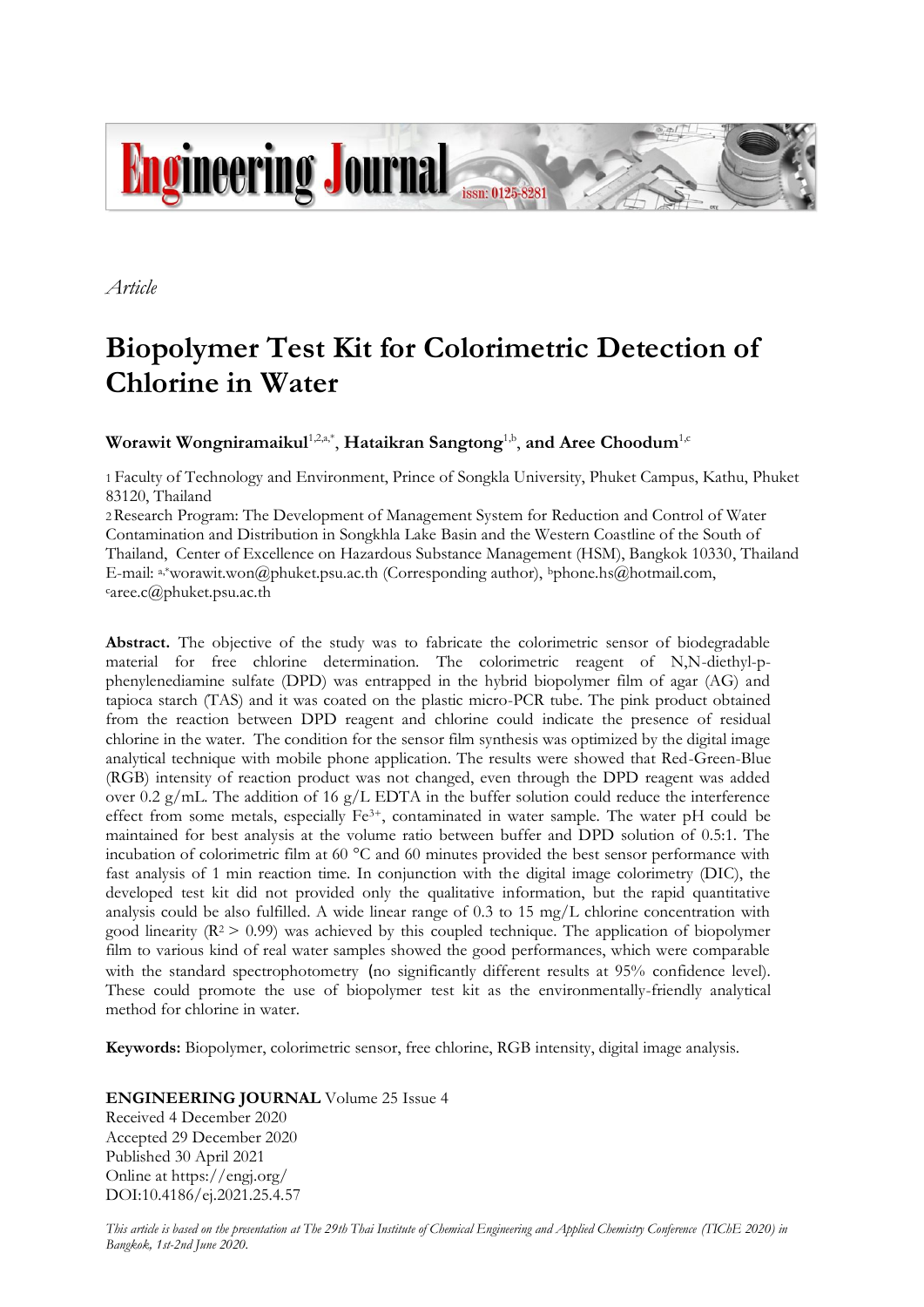## **1. Introduction**

Chlorine (Cl2) is a typical oxidizing agent widely used for water disinfection in tap water, drinking water, swimming pools and recycled water from wastewater [1, 2]. When a concentration of liquid solid or gas chlorine are added into water, they are transformed into hypochlorous acid (HClO) and hypochlorite ion (ClO−) which generally defined as free residual chlorine [3]. Too low chlorine concentration in water cannot kill pathogenic bacteria and causes many hazards of an insufficient disinfection [4]. On the other hand, free residual chlorine with too high level might produce many undesirable byproducts such as trihalomethanes (THMs) [5, 6], which have been proved to be carcinogenic and harmful to human and animals [7]. The World Health Organization (WHO) has recommended that acceptable chlorine level in drinking water should not exceed 5 mg/L [8]. The United States Environmental Protection Agency (EPA) has established the maximum free chlorine concentration level of 4 mg/L for both swimming pools, when it is opened to the public, and drinking water [9, 10]. In Thailand, the concentration of free chlorine residual in natural waters allowed by legislation should not exceed 1 mg/L [11].

A large number of analytical methods have been developed for determination of free chlorine in water including ion chromatography [12], chemiluminescence [13], fluorescence [14], amperometry [15], and spectrophotometry [16]. Of all methods, the most commonly used one is a colorimetric method, which is based on the reaction of N, N-diethyl-p-phenylenediamine (DPD) reagent [17, 18] and analysis of free chlorine by spectrophotometer. However, the application of conventionally spectrophotometric technique is suffered from some drawbacks, such as nonportability of laboratory instrument and low capability for real-time or on-line monitoring. In recent years, the digital image-based methods have frequently been used as an alternative to develop fast and low-cost colorimetric detections for quantitative chemical analysis [19-21]. The principle of these methods is based on the analysis of RGB (red–green–blue) color system from the digital images of colorimetric product. Various color analysis program, *e.g.* Adobe Photoshop and MATLBbased program, could be used to provide the recorded RGB values [22, 23]. Also, the digital image colorimetry was successfully developed for the detection by using other commercial applicationor customed-built programs on the smartphone [24, 25].

The colorimetric sensor showed the advantage of rapid and on-site measurement. It is based on the entrapment of color reagent in support materials, *e.g.* solgel, hydrogel and synthetic polymer. Even through, most substrates trend to be recalcitrant to naturally biodegraded process and some can be dissolved in water or widespread to the environment. For this reason, the natural polymers, especcially a group of polysaccharides

such as starch, become considerably interested for the development of biodegradable sensors [26-29]. Several studies were performed to analyze the properties of starch-based films [30-32] and they reported that films possessed the poor mechanical properties and high moisture sensitivity. However, the addition of agar was able to enhance the tensile strength of starch-based film to obviously reduction on elongation [33, 34], and also showed the good compatibility with the starch texture [35, 36]. Thus, agar-strach blending film is an interesting alternative as a biopolymer for the development of chemical sensor due to a low cost polymer and ecofriendly material.

The objectives of this study was focused on the development of the chemical sensor from hybrid biopolymer of starch and agar, which could be applied with digital image technique for the determination of free residual chlorine in water. The testkit of film sensor was fabricated in the small plastic tube to promote the portability for the field measurement, less reagent consumption and environmentally friendly method.

# **2. Experiment**

#### **2.1. Chemicals and Materials**

Sodium hypochlorite (NaOCl with available chlorine 7% w/w) was purchased from Carlo Erba (Milan). N,Ndiethyl-p-phenylenediamine sulfate (DPD) was obtained from Sigma-Aldrich (USA)., and the other reagents were obtained from Ajax Finechem (Australia).

NaOCl solution was used as the free chlorine with concentration of approximately 5 mg as  $Cl<sub>2</sub>/L$  for all tests, if not mentioned others and it was freshly prepared for daily use. The plastic micro-PCR tube 1.5 mL was used as a reaction container, where a coated film was on its lid (as showed in Fig. 1.)



Fig. 1. Testkit with a thin sensor film coated on the lid (A) of the plastic micro-PCR tube (B).

## **2.2. Preparation of Sensing Polymers**

#### 2.2.1. Colorimetric reagents

There were 2 reagents related to the colorimetric reaction of free chlorine, *i.e.* N,N-diethyl-p-phenylenediamine (DPD) sulfate reagent and phosphate buffer. The DPD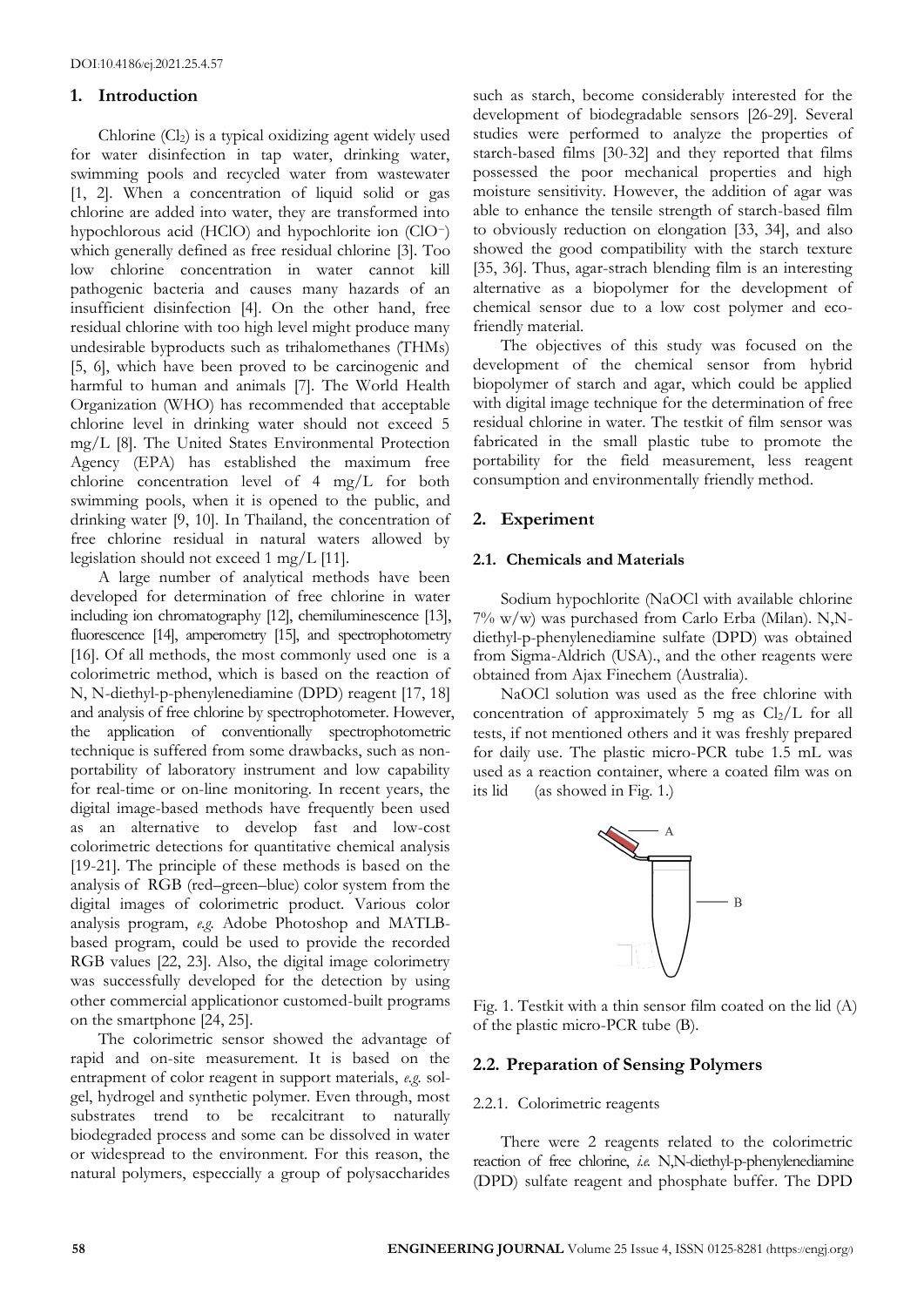reagent as chromogenic species was daily prepared by dissolving appropriate amount of DPD sulphate in 10 mL ultrapure water containing 80  $\mu$ L of 3M H<sub>2</sub>SO<sub>4</sub> solution (pH 2) before stored in an amber bottle to avoid any interferences from a light. Phosphate buffer at pH 6 was prepared by dissolving  $0.24$  g Na<sub>2</sub>HPO<sub>4</sub> and  $0.46$  g KH2PO<sup>4</sup> in 10 mL of ultrapure water with proper disodium ethylenediaminetetraacetic acid (EDTA) and it was stored in a refrigerator at 4°C before used.

#### 2.2.2. Agar-starch hybrid polymer films

Tapioca starch (TAS) (Erawan Brand, Nakhon Pathom, Thailand) and agar (AG) (Nang Kwak Brand, Bangkok Thailand), which were used as the film forming components, could be easily purchased from a local market in Phuket, Thailand. A mass series of agar (0.025, 0.05, 0.1, 0.2 g) and starch (0.05, 0.1, 0.2, 0.3, 0.4 g) solution were prepared in 10 mL ultrapure water purified by a water purification system (Merck, Darmstadt, Germany). Each solution was simultaneously heated at 90 °C for 15 min before cooled down to ambient temperature for 5 min. Then, both solutions were mixed well at a 2:1 volume ratio of AG: TAS solution under a magnetic stirring condition and the clear solution (AG-TAS) was obtained in a few seconds.

The sensing film was fabricated by blending the appropriate proportion of colorimetric reagent and buffer mixture into 3.5 mL AG-TAS solution. 100 μL of the resulting mixture was then dropped on the inside lid of a micro-PCR tube and dried in hot air oven at 60 °C for 60 minutes. After cooled to room temperature, the sensor testkit was in a ready-to-use condition with 1 mL water sample of free chlorine.

# **2.3. RGB Imaging System and Colorimetric Quantification of Chlorine**

Since the principle of digital image analysis was based on the measurement of light reflection from the reaction product, the custom-built analytical box was set up to limit the detection interference from the environmental light, such as sunlight. A photographic box with 15.5 cm width x 15.5 cm length x 19.5 cm height (Fig. 2) was made of opaque black corrugated plastic board with a white interior. Three light-emitting diode (LED) rows were placed on the walls inside the box as light sources. Front side of the box was perforated for an installation of camera built in the mobile phone (iPhone 7 with 12MP and backside illuminated CMOS), which was operated in the flash-off mode (f/1.8 aperture and ISO 50) throughout experiments.

A series of chlorine standard solution (0.1-50 mg/L) was freshly prepared to prevent any errors from unstability of chlorine. Colorimetric analysis was performed when 1 mL of water sample was poured into a testkit tube with the biodegradable hybrid film on the lid and mixed by shaking for 1 min. The resultant pink

products were appeared in the tube, due to the reaction between free chlorine and DPD dissolved from the film. In a process of digital image colorimetry (DIC), three sensor tubes was hung on the top of the box and they was photographed for 6 images (4032  $\times$  3024 pixels, 1.33 MB). The average intensities of the red, green and blue colors (RGB values) across six images from three sensors were investigated using an in-house RGB analysis program. Those average RGB data of each standard concentration were used as a single data point to establish calibration curve by Microsoft Excel 2010 for further chlorine quantification.



Fig. 2. A custom built photographic box.

## **2.4. Analysis of Real Sample**

Real samples were analyzed by using the biopolymer test kit and DIC for measurement of chlorine concentration. These grab samples were randomly collected from different kinds of water possibly contaminated by chlorine, *i.e.* the swimming pool, salt water pool, tap water and sea water at Patong beach, Phuket. Each sampling point was done with three replicates of samples. The concentration of chlorine in all water samples were analyzed by the developed test kit coupled with DIC within an hour after collection. Those average concentration were compared with the results from standard spectrophotometric method, or named as DPD colorimetric method [37].

## **3. Results and Discussion**

# **3.1. Effect of Film Content on Reaction Product**

3.1.1. Concentration of DPD and sulfuric acid in chromogenic reagent

A colorimetric test of chlorine was based on the reaction between free chlorine and DPD chromogenic species, *i.e.* a pink product of Würster dye was formed when DPD reacts with small amounts of chlorine [16]. Thus, the determination of DPD concentration in the hybrid film plays an important role to chlorine analysis. Moreover, the chemical cost was one of reasons prohibited someone to use any methods to detect the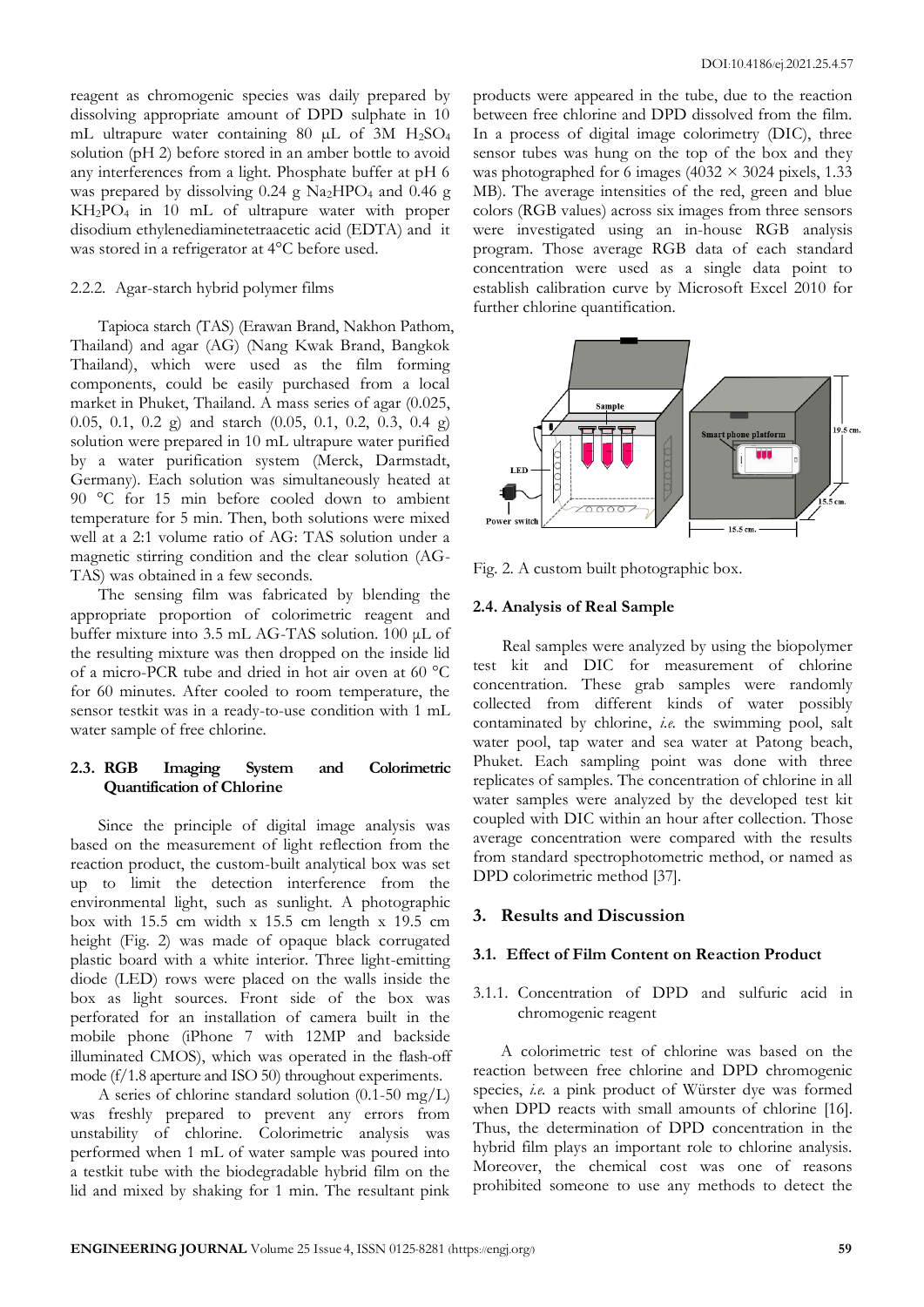concerned pollutant. Because of these, the effect of DPD concentration on the color intensity of reaction product was studied in the range of 0.0011-0.6 g/mL.



Fig. 3. (a) Effect of DPD concentration in film on RGB intensities, (b) Effect of sulfuric acid concentration in film on RGB intensities and (c) the application of film sensor with/without the sulfuric acid to real water samples.

As showed in Fig. 3(a), the red intensity was higher than the blue and green, respectively. This was because the reaction product was pink. The refection of red color was highest among others. In constrast, the green intensity was lowest. This was attributed to its complimentary color of red. The results in Fig. 3(a) were also revealed that the color intensity was decreased with the increasing DPD concentration in the range of below  $0.2$  g/mL. This caused by more reaction product formation leading to the strengthen color and lower light reflection. Even through, the intensity became constant after 0.2  $g/mL$  DPD concentration. It might be due to the chlorine was used up. Therefore, a concentration of 0.2 g/mL of the DPD reagent contant was applied to form the colorimetric film.

The DPD was unstable to the oxidation from either atmospheric oxygen or dissolved oxygen presented in the prepared water. It was reported that the oxidation of DPD by oxygen was pH dependent [38]. Therefore, the solution of 3M sulfuric acid was recommended to add into the DPD reagent so as to lower the pH and retard

the oxidation of DPD species. The effect of concentrated sulfuric acid volume in DPD reagent was therefore investigated from 0 to 400  $\mu$ L/mL. However, the results in Fig. 3(b) suggested that the sensor response was decreased with the increasing volume of acid solution. In fact, many kinds of waters might often contain the dissolved oxygen, thus the sensors with/without acid were tested with the real water sample to monitor the effect of DPD loss from oxidation. The experiment was designed by the application of the  $0.8 \mu L$ of 3M sulfuric acid into 1 mL DPD reagent used for the film fabrication. The sensor film was tested with samples of the tap water and swimming pool and compared the results from the sensor of no acid addition. Since the digital image colorimetry was based on the measurement of object color, the color of background sample could interfere to RGB light intensity. In order to eliminate the interference from background color of water sample, the RGB intensity of blank was substracted from those of sample. According to Fig. 3(c), it was clear that RGB intensity difference between the reaction product and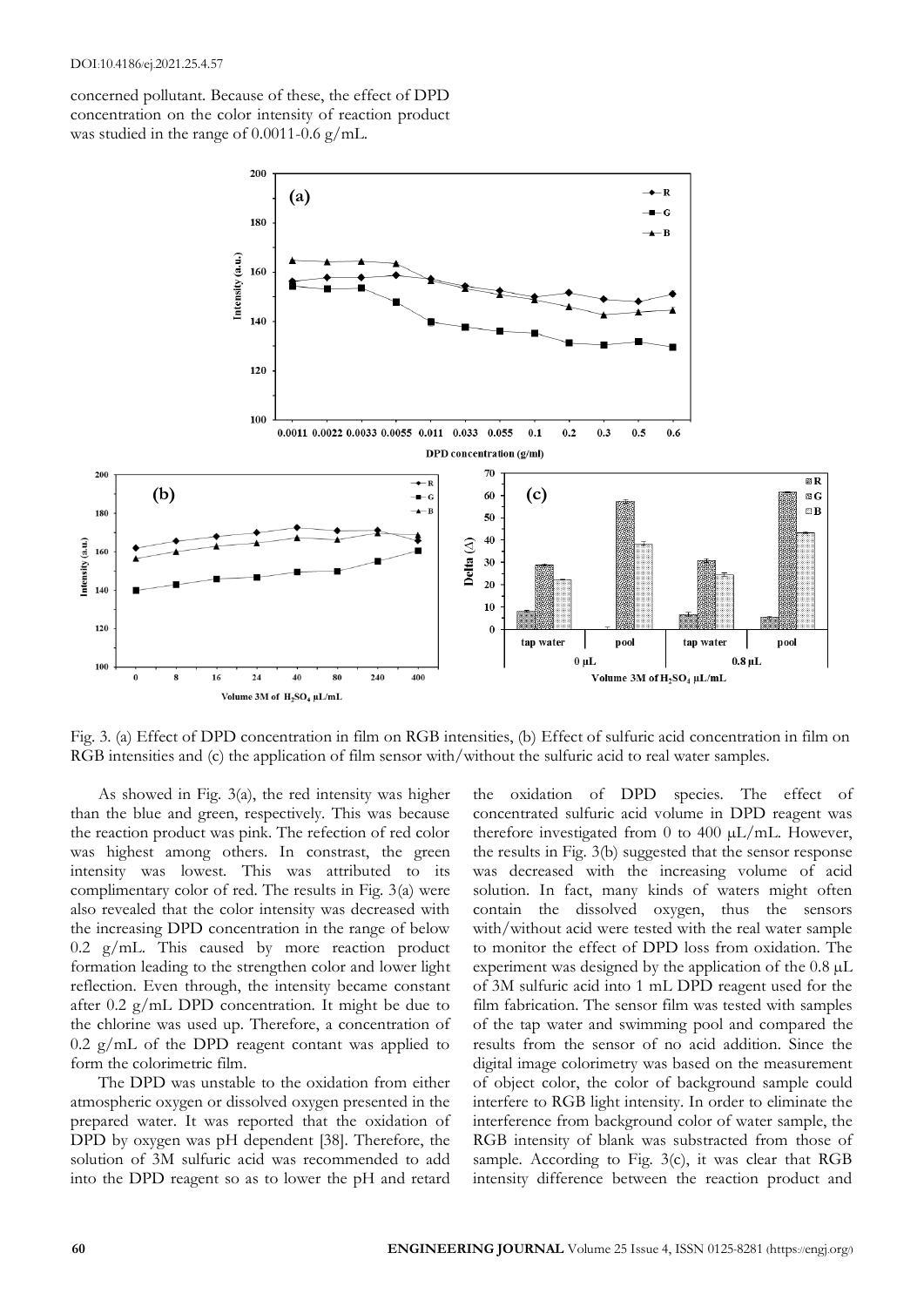blank obtained from the sensor film with 0.8 µL/mL sulfuric acid was better than the sensor without acid for both kinds of real samples. Thus, the addition of 0.8 µL of 3M sulfuric acid was recommended as the good proportion of 1 mL DPD reagent used for the film fabrication.

3.1.2. Concentration of EDTA in a phosphate buffer solution

EDTA was well-known as a powerful chelating agent, which could form the higly stable complex with a metal ligand. It was suggested to insert into the buffer solution so as to eliminate the metal interference in water sample. In this study, Fe3+ was selected as nominal metal, because it was often found in many kinds of water, *e.g.* surface water, groundwater and even tap water for some cases. According to Fig. 4(a), various Fe3+ concentration was added into 5

mg/L chlorine solution and it was found that the presence of Fe3+ would be not affected to the measurement of free chlorine, if its concentration was less than 50 mg/L. This indicated that Fe3+ could competitively react with DPD to form the pink dye reaction product. Therefore, it was necessary to add EDTA into the buffer solution to reduce the interference effect of Fe3+. The appropriate EDTA concentration in the range  $0-28$  g/L was investigated for the chlorine sample containing 50 mg/L Fe3+ ion and the results were displayed in Fig. 4(b). It was noticed that the increasing EDTA concentration increased in the RGB intensity ratio between the chlorine sample with Fe<sup>3+</sup> and those without Fe<sup>3+</sup>. The ratio was risen up closely to 1.0, when the amount of EDTA was more than 16  $g/L$ . This implied that the optimum concentration of EDTA in buffer solution, which could mitigate the problem of metal interference, was 16 g/L.



Fig. 4. (a) the interference effect from the presence of  $Fe^{3+}$  on the measurement of 5 mg/L chlorine and (b) the effect of EDTA concentration on the RGB intensities ratio between the chlorine sample with  $Fe^{3+}$  and without  $Fe^{3+}$ .

# 3.1.3. Volume ratio of the phosphate buffer to DPD reagent

The phophate buffer played an important role to maintain the solution pH and stabilize the reaction product, leading to enhance the detection sensitivity [16, 18]. In this study, the sensor film was fabricated from three portion of solution, *i.e.* DPD reagent, phosphate buffer and hybrid biopolymer (AG and TAS). To monitor the effect of buffer solution on the colorimetric reaction, the proportional ratio of phosphate buffer to DPD reagent volume was varied at 0.5:1, 1:1, 2:1 and 3:1 mL. The volume of biopolymer was adjusted corespondingly with those ratio to keep the total volume of mixed solution to be 5 mL, as showed in Table 1.

In general, the free chlorine was employed in the disinfecting process for the swimming pool and tap water The standard pH of swimming pool and tap water was recommended ar 7.2- -7.6 and 6.5-8.5, respectively. Thus, the effect of buffer and DPD ratio was studied in the

range of 0:1 to 3:1. As presented in Fig. 5, there was insignificant difference in RGB intensity of the ratio between 0.5-2. To save the chemical cost and reduce the chemical waste after analysis, the ratio of phosphate buffer and DPD reagent was suggested at 0.5: 1 for testkit production.

Table 1. Combination ratio of phosphate buffer to DPD reagent in the biopolymer blends for 5 mL of total solution.

| Ratio of<br>reagents | Phosphate<br>buffer (mL) | <b>DPD</b><br>reagent<br>(mL) | $AG+CAS$<br>(mL)<br>$(2:1 \text{ ratio})$ |
|----------------------|--------------------------|-------------------------------|-------------------------------------------|
| 0:1                  |                          | 1.0                           |                                           |
| 0.5:1                | 0.5                      | 1.0                           | 3.50                                      |
| 1:1                  | 1.0                      | 1.0                           | 3.0                                       |
| 2:1                  | 2.0                      | 1.0                           | 2.0                                       |
| 3:1                  | 3.0                      | 1.0                           | 1.0                                       |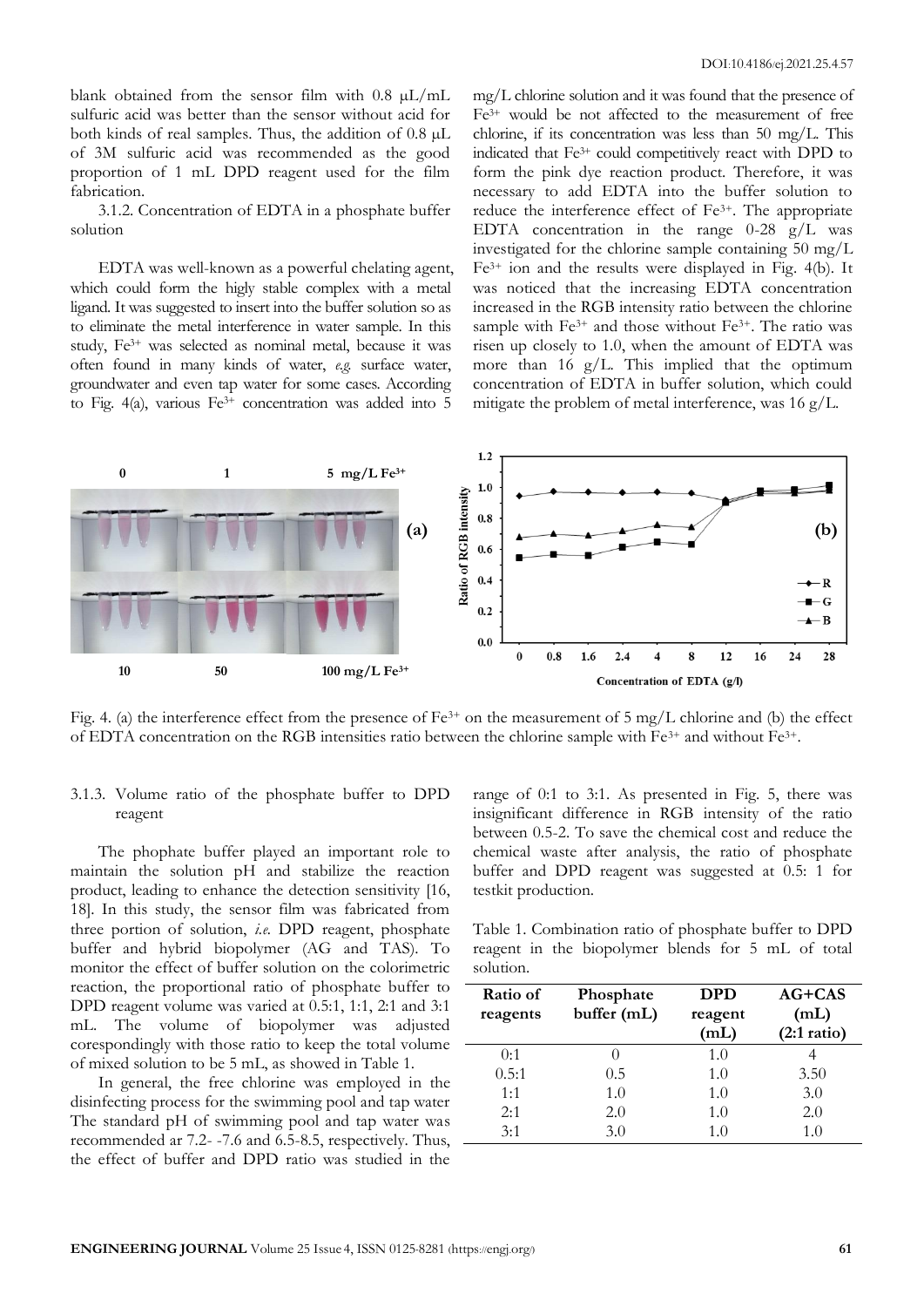

Fig. 5. Effect of the volume ratio between phosphate buffer and DPD reagent on RGB intensities at (a) sample pH 6, (b) pH 7 and (c) pH 8.

## 3.1.4. Effect of hybrid biopolymer component

It has been reported that AG was able to provide a very good cohesive matrix, which contributed to enhance the mechanical properties of polysaccharide based film. Besides, the blending AG with TAS increased the surface wettability, inducing an improvement in elongation and tensile strength [36]. In this research, the biopolymer was generated from the blending of AG and TAS solution at the ratio of 2:1  $(v/v)$ , before mixing with DPD and buffer solution at above proportion. The optimum concentration used to prepare the AG solution was studied in the range of 2.5-20  $g/L$ , while those for TAS solution was 5-40 g/L. Their results was presented in Fig. 6(a) and (b), respectively.

According to Fig. 6(a), the increasing in agar concentration decreased the RGB intensity, or built up the magnitude of reaction product. It was attributed that

the structure of biopolymer with more agar concentration would foster the characteristics of wettability [36], which could possibly promote the diffusion of colorimetric reagent from sensor film, leading to accelerate the reaction kinetic. However, the excess of agar concentration caused to reduce the flexibility of sensor film and affected to the difficulty of fabricated process. The reults in Fig. 6(b) showed the same phenomenon as the agar section. The existence of high starch concentration reduced the formation of color reaction product. It was because the increasing in the starch molecule would patronize the denser structure of biopolymer. This could impede the diffusion of chromogenic species from the polymer film to water layer, leading to lower reaction rate. That's why the concentration of 2.5  $g/L$  of AG and 5  $g/L$  of TAS was chosen as good optimum condition for film forming.



Fig. 6. Effect of (a) agar and (b) starch concentration on RGB intensities of the reaction products.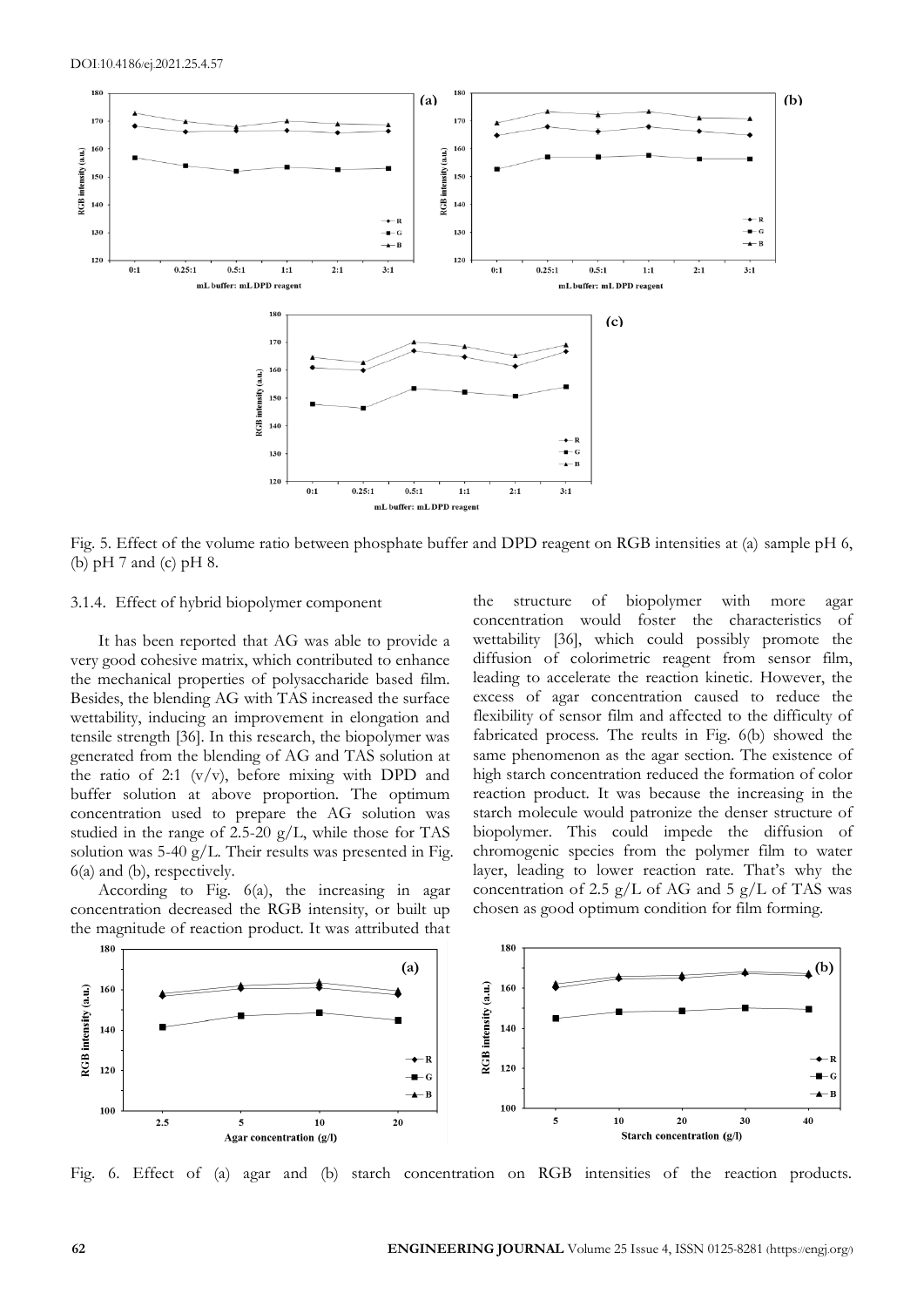#### **3.2. Effect of Incubated Temperature and Time**

After 100 μL mixture of the buffer-containing DPD reagent and polymer solution were dropped on the testkit lid, the polymerization was operated at high temperature. The effect of incubated temperature and time was studied in the range of 50-110 °C and 20- -90 min, respectively. As exhibited in Fig. 7(a), the best performance of sensor kit was obtained by the highest substracted RGB intensity at 70 °C. The film polymerization at higher temperature was resulted in the regression of substracted intensity. This implied that the excess energy delivered to the polymer could deteriorate the film structure and homogeneity. Some parts of film were turned brown as noticed by naked eye. Since RGB

intensity from 60 °C and 70 °C incubated films was different less than 4%, the the polymerization at 60  $^{\circ}$ C was selected as the optimum incubated temperature to save the energy for the film production.

For the effect of incubated time as presented in Fig. 7(b), there was insignificantly difference in the substracted RGB intensity over the studied range, even at short incubated time where the film did not formulated. This indicated the trapping of chromogenic species by polymer did not obstruct to its diffusion to the water phase. That's why the substracted RGB intensity from DPD in reagent condition was not different with those of film condition. However, the incubated time was recommended at 60 min (for 60 °C), because of the film thrououghly formulated without any liquid textures.



Fig. 7. Effect of the (a) incubated temperature and (b) time on RGB intensities of reaction products

# **3.3. Effect of Reaction Time on the Chlorine Measurement**

The effect of time on the reaction between chlorine and DPD from the thin film under the synthetic condition optimized as above was studied in the range of 0 – 30 min. The experimental results revealed that the color product was completely generated within 1 min, as shown in terms of the maximum substracted RGB intensity in Fig. 8. However, the subtracted intensity was trended to decrease when the reaction time was longer than 4 min. There were 2 possible reasons. First, the increasing in dissolution of color reagent from the blank film could be detected and it was therefore resulted in the substracted RGB value. Second, the color product could be destabilized at longer reaction time. To prevent the discolor of subtracted RGB, the optimum time for detection should be applied at 1 min.

# **3.4. Quantification of Chlorine by Using the Biopolymer Test Kit with DIC**

After the optimum condition of film fabrication was determined, the test kit was ready-to-use for qualitative analysis. However, the rapid quantitative information could be also achieved by the developed film in conjuction with DIC. The pink complexes obtained from testing the film with the chlorine standard solution at different concentration were photographed and analyzed

for RGB intensities. The relationship between chlorine concentrations and RGB values was plotted as the calibration curve (as shown in Fig.  $9(a)$ ) and the linear equation was then determined as a key element for quantitative analysis. In constrast with the green  $(I_G)$  and blue intensities  $(I_B)$ , the red intensity  $(I_R)$  was hardly changed with the chlorine concentration. It was lower than  $I_G$  and  $I_B$  at low concentration. However,  $I_R$  became the highest one, when other two intensities was decreased, especially at higher concentration than 7 mg/L. This was due to the darkening of pink complex formed, as noticed by naked eye (Fig. 10), at initial concentration level of 7 mg/L.



Fig. 8. Reaction time of chlorine and DPD from the sensor film.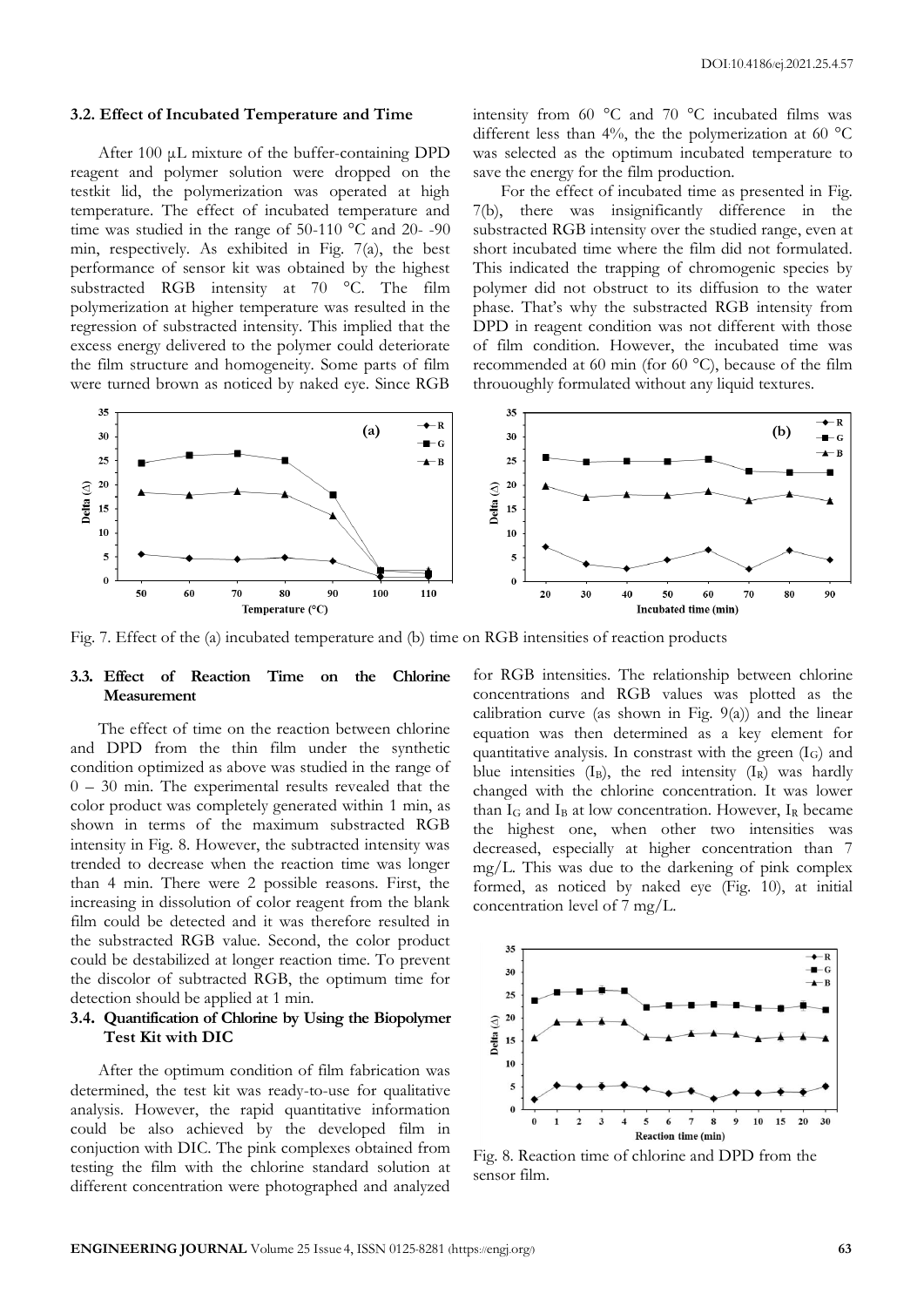

Fig. 9. Relationships between free chlorine concentrations and (a) RGB intensities and (b) calculated RGB absorbances.



Fig. 10. Colorimetric products of chlorine from testing with the biopolymer test kit.

In the standard method based on spectrophotometry, the absorbance of the colorimetric product was a key parameter playing an important role in its measurement. For DIC technique, the absorbance could be estimated from each color band intensity by using Eq. (1) [21, 39- 40]:

$$
A_X = -\log \frac{(I_X - I_{X,b})}{(I_{X,w} - I_{X,b})} = -\log \frac{(I_X)_{c}}{(I_{X,w})_{c}}
$$
(1)

where for each  $X$  color  $(R, G, B)$ ,  $A_X$  was the absorbance of X,  $I_X$  was the intensity of X,  $I_{X,b}$  was the intensity of black color or  $0$ ,  $I_{X,w}$  was the intensity of white color or 255, and C was the concentration of X.

Accordings to Fig. 9(b), an inverse relationship was obtained by calculated absorbance profile and the green channel (500-580 nm) dominated in absorbance over the blue (430-470 nm) and red channels (660 – 760 nm). These results indicated that the pink complexes could remarkably absorb the visible light in the green and blue ranges, while they reflected red light. This was in good agreement with spectrophotometric results that the pink complex provided the maximum absorbance at 515 nm [37], standing in the wavelength of green region.

Both intensities and calculated absorbances exhibited a linear relationship with the chlorine concentration which offered a convenient means of quantifying chlorine. As summarized in Table 2, the linear portions for  $I_G$ ,  $I_B$ ,  $A_G$  and  $A_B$  were in the same range of  $0.3 - 15$ mg/L chlorine with good linearity ( $\mathbb{R}^2 > 0.99$ ). However, the sensitivity provided by the intensity value seems better than those by absorbance. The  $I_G$  possessed the highest sensitivity of 4.5449 a.u. L/mg, while the lowest one of 0.0085 a.u.  $L/mg$  was fed by A<sub>B</sub>. In addition to the greatest linearity ( $R^2 = 0.9984$ ), the I<sub>G</sub> was obtained directly from the analysis of a digital image, unlike the molecular absorption calculated from the intensity. Thus, the I<sup>G</sup> was recommended for quantification of chlorine.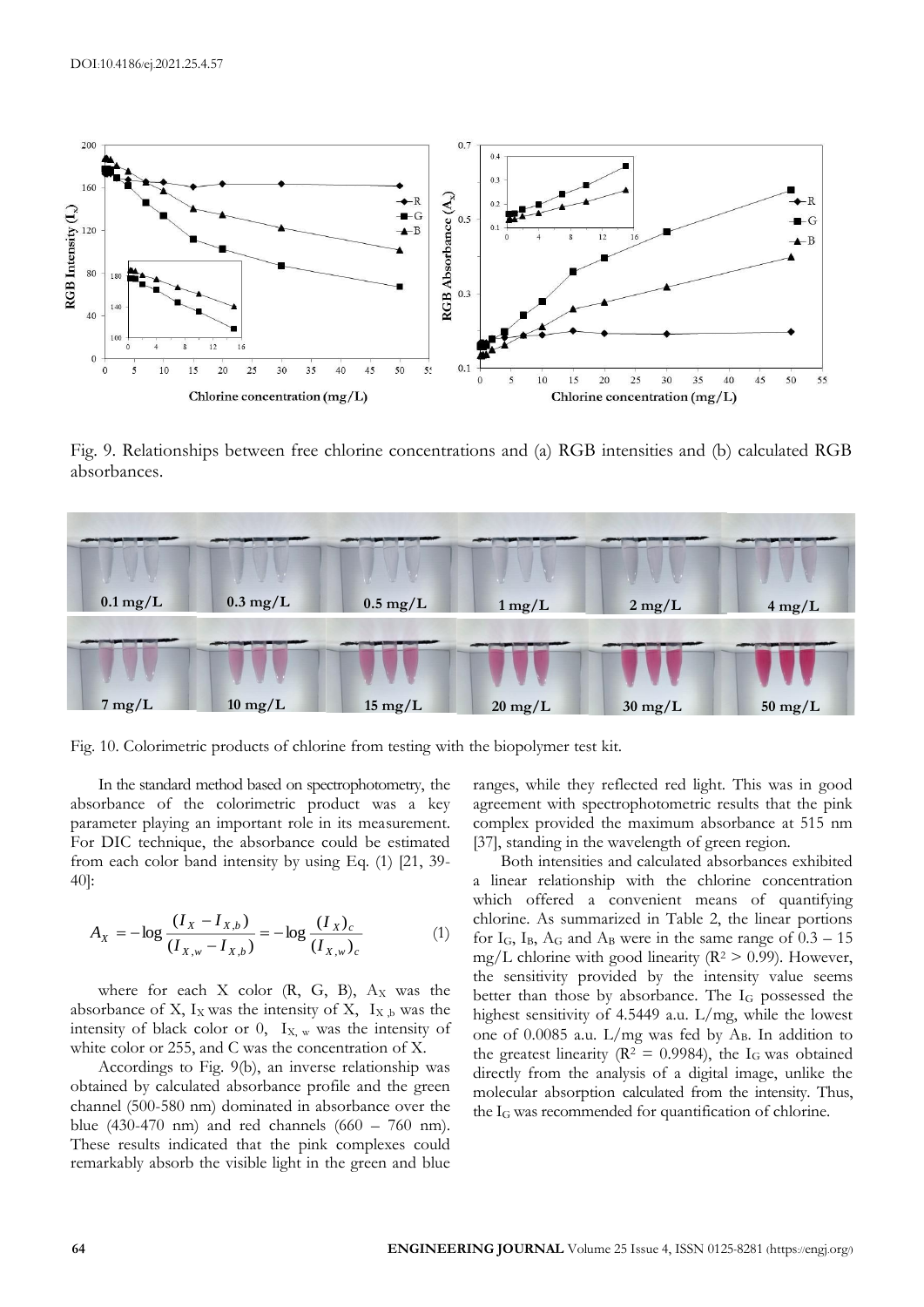| Parameter   | Calibration equation<br>(unit of $y = a.u$ . and<br>$x = mg/L$ | Linear range<br>(mg/L) | Linearity $(R^2)$ |
|-------------|----------------------------------------------------------------|------------------------|-------------------|
| $I_G$       | $y = -4.5449x + 179.24$                                        | $0.3 - 15$             | 0.9984            |
| Iв          | $y = -3.2061x + 188.29$                                        | $0.3 - 15$             | 0.9982            |
| $A_G$       | $y = 0.0136x + 0.1488$                                         | $0.3 - 15$             | 0.9960            |
| $A_{\rm B}$ | $y = 0.0085x + 0.130$                                          | $0.3 - 15$             | 0.9975            |

Table 2. Calibration equation and linear range for chlorine detection by using the colorimetric film and DIC.

#### **3.5. Analysis of Real Water Sample**

Four water samples were randomly collected from each water sources possibly contaminated by chlorine, *i.e.*  the swimming pool, salt water pool, tap water and sea water at Patong beach, Phuket. The average concentrations were analyzed by using the biopolymer film in conjunction with DIC, and spectrophotometry for comparison. The results were shown in Table 3.

Except sea water, the free chlorine was found in all samples. In the traditional swimming pool, the chlorine concentration quantified by the proposed method was 1.73 mg/L, comparable with 1.87 mg/L from the standard spectrophotometric technique. The level of chlorine in the conventional pool was higher than the modern salt pool, where they were found at 0.56 and 0.62 for the test kit and spectrophotometric detection, respectively. This was because the free chlorine was added directly to the water in the traditional pool, while hypochlorous acid (free chlorine) was turned from the

sodium chloride via electrolysis process in the salt pool. The chlorine concentrations found in both pool samples did not exceed the level of  $3-5$  mg/L, suggested by World Health Organization (WHO) for safe swimming pool from the harmful disinfection by-product [41]. For the tap water sample, the chlorine concentration was detected at 1.34 mg/L by the developed test kit, which was in a good agreement with 1.39 mg/L chlorine from spectrophotometric method (only 3.60% relative error). Noted that the amount of chlorine in the tap water sample was also under the concentration degree of 1.0 – 1.5 mg/L controlled by Thai Provincial Waterworks Authority. Statistically, all results from the proposed method were not significantly different with the standard spectrophotometric technique at 95% confidence level (calculated *t*-value=0.94, and critical t-value=2.45). This indicated the excellent performance of the biopolymer hybrid film combined with DIC for the analysis of chlorine in water samples.

|                 | <b>Chlorine</b> concentration |                             |                 |
|-----------------|-------------------------------|-----------------------------|-----------------|
| Sample          | Developed test kit<br>(mg/L)  | Spectrophotometry<br>(mg/L) | %Relative Error |
| Swimming pool   | 1.73                          | 1.87                        | 7.49            |
| Salt water pool | 0.56                          | 0.62                        | 9.68            |
| Tap water       | 1.34                          | 1.39                        | 3.60            |
| Sea water       | $n.d.*$                       | n.d.                        | -               |

Table 3. Concentration of free chlorine in various water sample.

\*n.d. = not detected

## **4. Conclusion**

A novel film of hybrid biopolymer was successfully developed from the crosslinkage of two natural products, *i.e.* the tapioca starch and agar. It was employed to entrap N,N-diethyl-p-phenylenediamine (DPD) colorimetric indicator for free chlorine analysis. The analytical film was *in-situ* coated on the lid of plastic micro-PCR tube so that 1 mL water sample could directly added into the tube, acting as the portable color reactor. The hybrid film would be well prepared from the mixture of 3 solutions, *i.e.* 0.5 mL phosphate buffer containing 16 g/L EDTA, 1 mL of 0.2 g/mL DPD reagent and 3.5 mL of 2:1  $(v/v)$ 2.5 g/L agar : 5 g/L starch soulution. One hundred microliter of those mixture dropped on the plastic lid was polymerized at 60°C for 60 min to obtain the best performance film. The testkit showed very fast response of 1 min for the development of pink product color, after 1 mL of chlorine sample added into the tube. When the developed film sensor was used in combination with digital image colorimetry (DIC), it provided an ideal novel platform for the rapid quantitative analysis of free chlorine. The good linear response with wide range of 0.3-15 mg/L at greatest linearity ( $R^2 = 0.9984$ ) was achieved. This indicated the possibility of application for the portable, rapid, cost-effective and environmentally friendly testkit.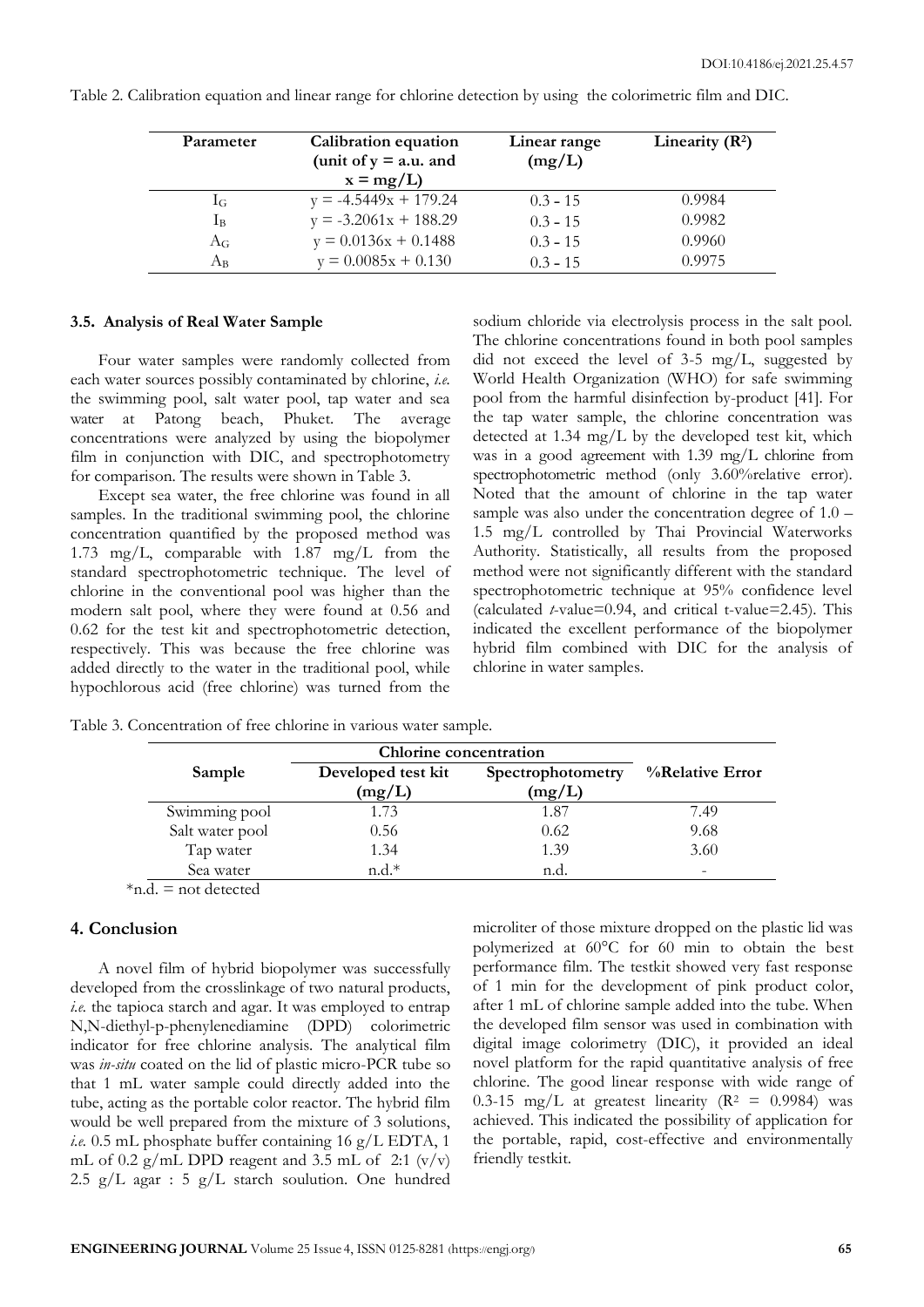# **Acknowledgements**

Authors would like to thank for the funding and facility supporting by Faculty of Technology and Environment, Prince of Songkla University, Phuket Campus. It was also appreciate to the Office of Higher Education Commission (OHEC), the S&T Postgraduate Education and Research Development Office (PERDO) and Center of Excellence on Hazardous Substance Management (HSM), Chulalongkorn University for their invaluable supports in terms of financial seeding.

# **References**

- [1] Hydro Instruments, "Basic chemistry of chlorination," 2018.
- [2] Occidental Chemical Corporation, "Sodium chlorite chlorine dioxide treatment of industrial & municipal pollutants," 2018.
- [3] T. L. Engelhardt and V. B. Malkov, *Chlorination, Chloramination and Chlorine Measurement*. Hach Company, 2013.
- [4] K. H. Baker, J. P. Hegarty, B. Redmond, N. A. Reed, and D. S. Herson, "Effect of oxidizing disinfectants (chlorine, monochloramine, and ozone) on Helicobacter prylori," *Appl. Environ. Microbiol.*, vol. 68, no. 2, pp. 981-984, 2002.
- [5] K. L. Simpson and K. P. Hayes, "Drinking water disinfection by-products: An Australian perspective," *Water Res.*, vol. 32, no. 5, pp. 1522–1528, 1998.
- [6] E. K. Wujcik, S. E. Duirk, G. G. Chase, and C. N. Monty, "A visible colorimetric sensor based on nanoporous polypropylene fiber membranes for the determination of trihalomethanes in treated drinking water," *Sensors Actuators B. Chem.*, vol. 223, pp. 1-8, 2016.
- [7] F. Bove, Y. Shim, and P. Zeitz, "Drinking water contaminants and adverse pregnancy outcomes: A review," *Environ. Health Perspect.*, vol. 110, no. August 2001, pp. 61-74, 2002.
- [8] World Health Organization, *Guidelines for Drinking water Quality*, 4th ed. Geneva, 2011.
- [9] *American National Standard for Water Quality in Public Pools and Spas*, American National Stands Institute (ANSI), Alexandria, 2009.
- [10] U.S. Environmental Protection Agency, *Drinking Water Standards and Health Advisories Office of Water*. 2000.
- [11] Notification of the Industrial Estate Authority of Thailand, *General Rules for Wastewater Discharge into the Central Wastewater Treatment System in Industrial Estates*. 1998, no. 78, pp. 113-117.
- [12] J. Sullivan and M. Douek, "Determination of inorganic chlorine species in kraft mill bleach effluents by ion chromatography," *J. Chromatogr. A*, vol. 804, no. 1-2, pp. 113-121, 1998.
- [13] M. Szili, I. Kasik, V. Matejec, G. Nagy, and B.

Kovacs, "Poly(luminol) based sensor array for determination of dissolved chlorine in water," *Sensors Actuators, B Chem.*, vol. 192, pp. 92-98, 2014.

- [14] Y. Dong, G. Li, N. Zhou, R. Wang, Y. Chi, and G. Chen, "Graphene quantum dot as a green and facile sensor for free chlorine in drinking water," *Anal. Chem.*, vol. 84, no. 19, pp. 8378-8382, 2012.
- [15] F. J. Del Campo, O. Ordeig, and F. J. Muñoz, "Improved free chlorine amperometric sensor chip for drinking water applications," *Anal. Chim. Acta*, vol. 554, no. 1-2, pp. 98-104, 2005.
- [16] A. R. Zarei and M. R. Sovizi, "Application of cloud point extraction technique to preconcentration and spectrophotometric determination of free chlorine in water samples," *J. Anal. Chem.*, vol. 66, no. 3, pp. 269-274, 2011.
- [17] L. Moberg and B. Karlberg, "An improved N,N'diethyl-p-phenylenediamine (DPD) method for the determination of free chlorine based on multiple wavelength detection," *Anal. Chim. Acta*, vol. 407, no. 1-2, pp. 127-133, 2000.
- [18] Y. Xiong et al., "A LED-based fiber-optic sensor integrated with lab-on-valve manifold for colorimetric determination of free chlorine in water," *Talanta*, vol. 167, no. February, pp. 103-110, 2017.
- [19] Y. S. Uzuki, M. E. Ndo, J. J. In, K. I. Wase, and M. I. Watsuki, "Tristimulus colorimetry using a digital still camera and its application to determination of iron and residual chlorine in water samples," *Anal. Sci.*, vol. 22, Mar. 2006.
- [20] M. L. Firdaus, W. Alwi, F. Trinoveldi, I. Rahayu, L. Rahmidar, and K. Warsito, "Determination of chromium and iron using digital image-based colorimetry," in *Procedia Environmental Sciences*, 2014, vol. 20, pp. 298-304.
- [21] A. Choodum and N. Nic, "Digital image-based colourimetric tests for amphetamine and methylamphetamine," *Drug Test. Anal.*, no. January, pp. 277-282, 2011.
- [22] A. Lopez-Molinero, D. Liñan, D. Sipiera, and R. Falcon, "Chemometric interpretation of digital image colorimetry. Application for titanium determination in plastics," *Microchem. J.*, vol. 96, no. 2, pp. 380-385, 2010.
- [23] L. M. Goddijn and M. White, "Using a digital camera for water quality measurements in Galway Bay," *Estuar. Coast. Shelf Sci.*, vol. 66, pp. 429–436, 2006.
- [24] A. Choodum, K. Parabun, N. Klawach, and N. Nic, "Real time quantitative colourimetric test for methamphetamine detection using digital and mobile phone technology," *Forensic Sci. Int.*, vol. 235, pp. 8-13, 2014.
- [25] A. Choodum, P. Kanatharana, and W. Wongniramaikul, "Using the iPhone as a device for a rapid quantitative analysis of trinitrotoluene in soil," *Talanta*, vol. 115, pp. 143-149, 2013.
- [26] T. Garrido, A. Etxabide, P. Guerrero, and K. De